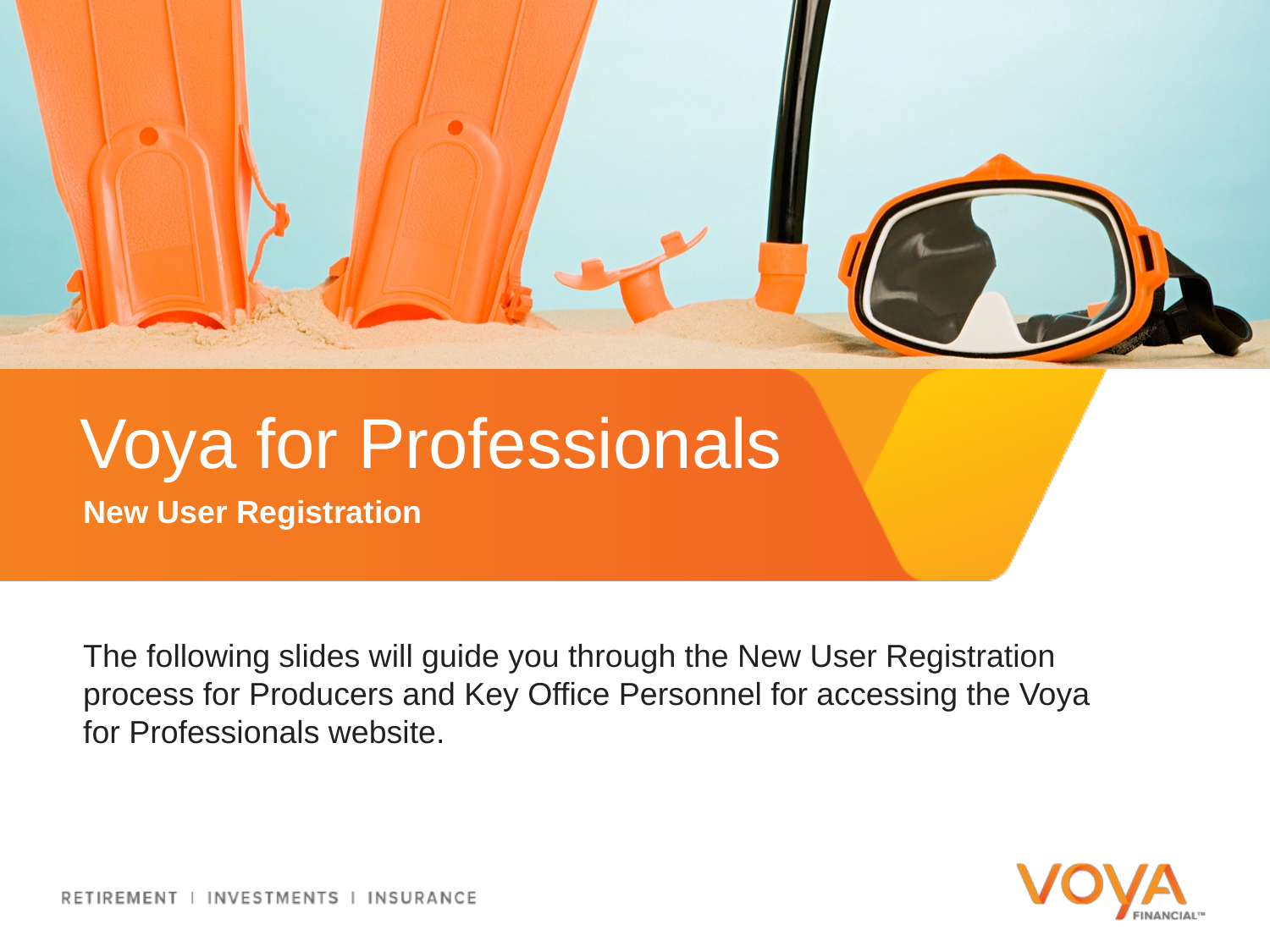### **Voya for Professionals Login Screen**



1. To register for the Voya for Professionals website, go to the login screen at:

https://professionals.voya.com

2. Click the **request access** link.

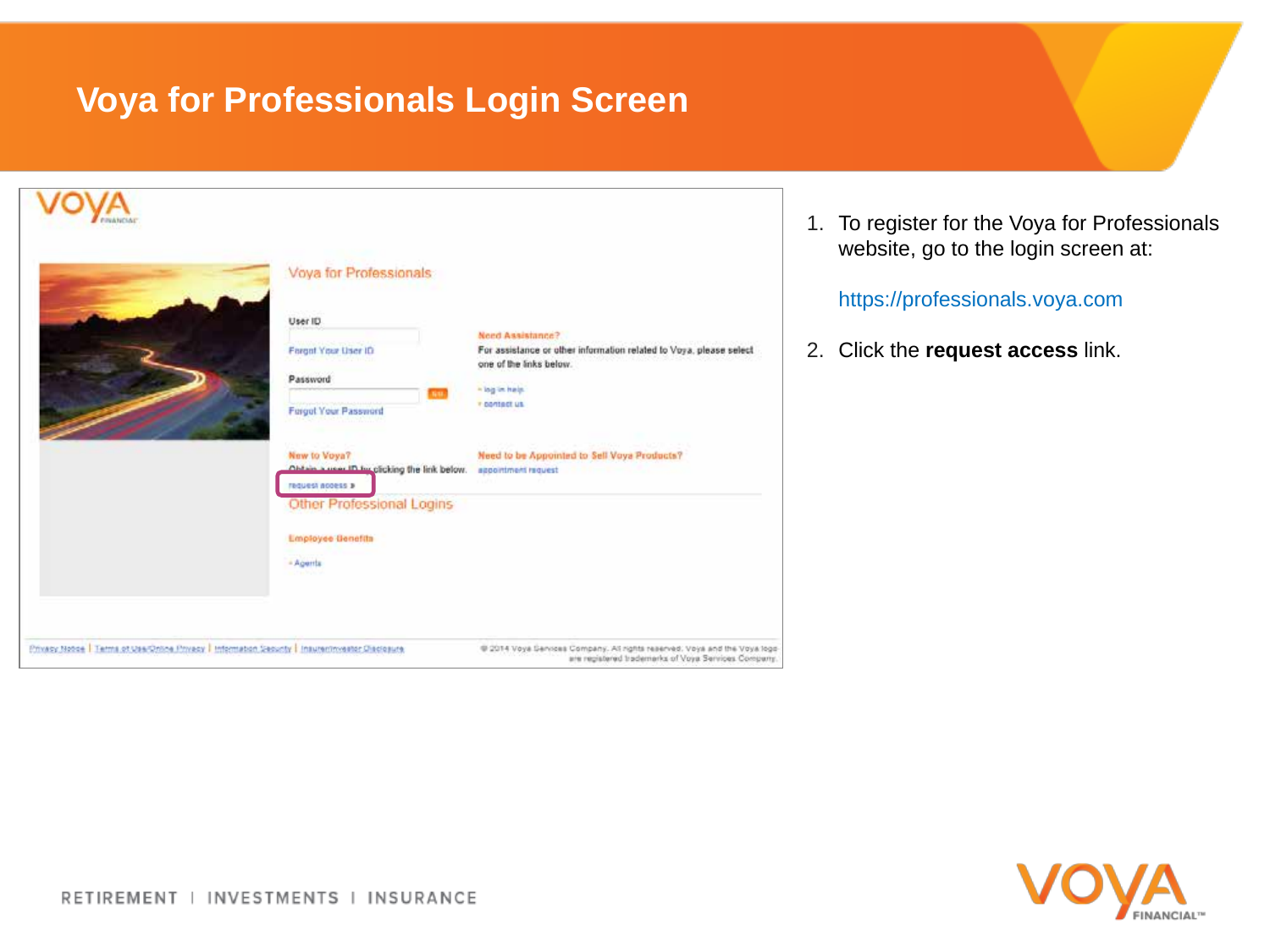### **Producer Access Request**

| <b>Request Access</b>                                                                                                                                                                                                                                                                                                             | 1. As a Producer, you must enter Your 9      |
|-----------------------------------------------------------------------------------------------------------------------------------------------------------------------------------------------------------------------------------------------------------------------------------------------------------------------------------|----------------------------------------------|
| « back to legin                                                                                                                                                                                                                                                                                                                   |                                              |
| Request Access                                                                                                                                                                                                                                                                                                                    | <b>Digit Social Security Number, First</b>   |
| Welcome to the Voya for Professionals website, a virtual office for agents, brokers and financial professionals. If you are atready appointed with at least one Voya<br>affiliated company or Broker Dealer, you can request access to the Voya for Professionals Web site using this form.                                       | and Last Name, and Email Address.            |
| Please Note: Requested information will be used for the sole purpose of granting you access to the Voya for Professionals Web site. Please read the Plivacy Notice for<br>more information. To protect your personal information, this form will be submitted in secure mode which will encrypt the information for transmission. | 2. Enter your desired User ID and            |
| For cuestions on completing your registration request, please see the New Users Registration Guide.                                                                                                                                                                                                                               | Password.                                    |
| *Required field                                                                                                                                                                                                                                                                                                                   |                                              |
|                                                                                                                                                                                                                                                                                                                                   |                                              |
| Role                                                                                                                                                                                                                                                                                                                              | 3. After completing all of this information, |
| Association with Voya'                                                                                                                                                                                                                                                                                                            | click SUBMIT.                                |
| Ξ<br>Producer                                                                                                                                                                                                                                                                                                                     |                                              |
|                                                                                                                                                                                                                                                                                                                                   |                                              |
| Personal Information                                                                                                                                                                                                                                                                                                              |                                              |
| Voir 9 Digit 5SN                                                                                                                                                                                                                                                                                                                  |                                              |
|                                                                                                                                                                                                                                                                                                                                   |                                              |
|                                                                                                                                                                                                                                                                                                                                   |                                              |
| M<br>First Name<br>Last Name                                                                                                                                                                                                                                                                                                      |                                              |
|                                                                                                                                                                                                                                                                                                                                   |                                              |
| Emat Address'                                                                                                                                                                                                                                                                                                                     |                                              |
|                                                                                                                                                                                                                                                                                                                                   |                                              |
|                                                                                                                                                                                                                                                                                                                                   |                                              |
|                                                                                                                                                                                                                                                                                                                                   |                                              |
| Logn Profile                                                                                                                                                                                                                                                                                                                      |                                              |
| Please enter the User ID and Password you would like to use when accessing Voya for Professionals.                                                                                                                                                                                                                                |                                              |
| User ID<br>Note. ID must constit of a mimmum of six (5) characters.                                                                                                                                                                                                                                                               |                                              |
|                                                                                                                                                                                                                                                                                                                                   |                                              |
| Note: your Password must meet the following requirements.                                                                                                                                                                                                                                                                         |                                              |
| Confirm Password*<br>Password"                                                                                                                                                                                                                                                                                                    |                                              |
| - Password must consist of a minimum of eight characters                                                                                                                                                                                                                                                                          |                                              |
| - Password must NOT repeat a character more than 3 times                                                                                                                                                                                                                                                                          |                                              |
| · Password must have at least one capital letter, one lower case letter and one numeric character or special<br>character [1# \$ % & "1] -_-***]                                                                                                                                                                                  |                                              |
| - Password must NOT consist of personal information (e.g. your own name, your date of birth, your relephone<br>numbers, your company's name, your system ID or your account IDJ                                                                                                                                                   |                                              |
|                                                                                                                                                                                                                                                                                                                                   |                                              |
|                                                                                                                                                                                                                                                                                                                                   | $\sim$                                       |

#### RETIREMENT | INVESTMENTS | INSURANCE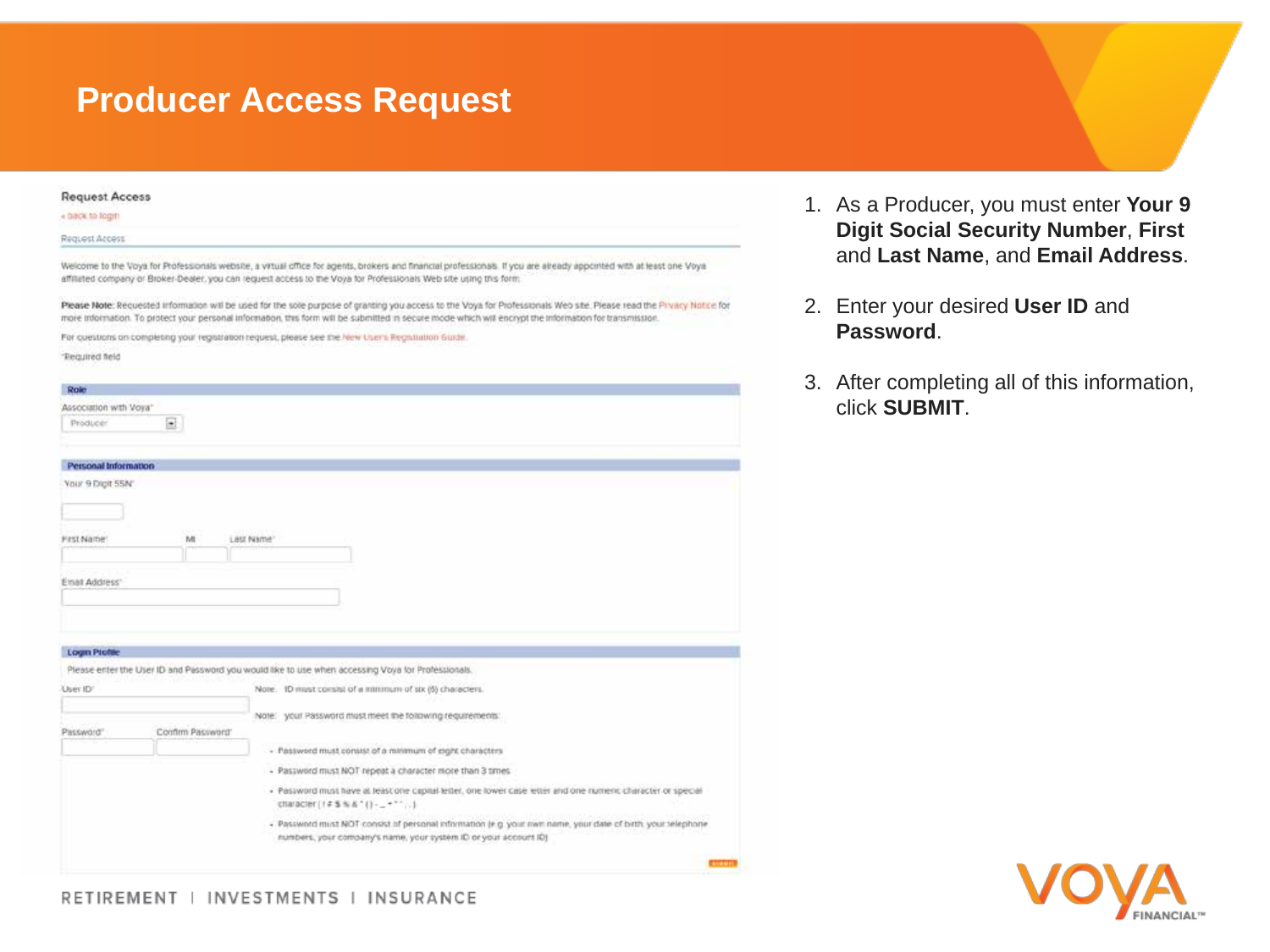### **Producer Notification of Completed Registration**

| Welcome.                                                                                                                                                                                                                                                                                                                                                                                                          | ¢ |  |
|-------------------------------------------------------------------------------------------------------------------------------------------------------------------------------------------------------------------------------------------------------------------------------------------------------------------------------------------------------------------------------------------------------------------|---|--|
| Your request for access to Voya for Professionals has been granted. Voya for Professionals is brought to you by Voya and its affiliated<br>companies and is designed to make it easier for you to do business with Voya and to help you raise your sales and productivity to new<br>heights.                                                                                                                      |   |  |
| Your username is listed below. Please make sure you note this somewhere as this is the only time your username will be communicated to<br>you. For security reasons, your password will be sent via a separate email within a few hours.                                                                                                                                                                          |   |  |
| Your usemame: AJohnson                                                                                                                                                                                                                                                                                                                                                                                            |   |  |
|                                                                                                                                                                                                                                                                                                                                                                                                                   |   |  |
| You can use the credentials to log into the website at: https://professionals.voya.com.<br>If you need any assistance, please don't hesitate to call 1-888-792-8476.                                                                                                                                                                                                                                              |   |  |
|                                                                                                                                                                                                                                                                                                                                                                                                                   |   |  |
|                                                                                                                                                                                                                                                                                                                                                                                                                   |   |  |
|                                                                                                                                                                                                                                                                                                                                                                                                                   |   |  |
|                                                                                                                                                                                                                                                                                                                                                                                                                   |   |  |
|                                                                                                                                                                                                                                                                                                                                                                                                                   |   |  |
| Welcome.<br>Your request for access to Voya for Professionals has been granted. Voya for Professionals is brought to you by Voya and its affiliated<br>companies and is designed to make it easier for you to do business with Voya and to help you raise your sales and productivity to new<br>heights.<br>Your password is listed below. For security reasons, your username will be sent via a separate email. |   |  |
| Your password: B@CX-8Hr                                                                                                                                                                                                                                                                                                                                                                                           |   |  |
| You can use the credentials to log into the website at: https://professionals.voya.com.<br>If you need any assistance, please don't hesitate to call 1-888-792-8476.                                                                                                                                                                                                                                              |   |  |
|                                                                                                                                                                                                                                                                                                                                                                                                                   |   |  |
|                                                                                                                                                                                                                                                                                                                                                                                                                   |   |  |
|                                                                                                                                                                                                                                                                                                                                                                                                                   |   |  |
|                                                                                                                                                                                                                                                                                                                                                                                                                   |   |  |
|                                                                                                                                                                                                                                                                                                                                                                                                                   |   |  |
|                                                                                                                                                                                                                                                                                                                                                                                                                   |   |  |
|                                                                                                                                                                                                                                                                                                                                                                                                                   |   |  |
|                                                                                                                                                                                                                                                                                                                                                                                                                   |   |  |

- 1. When Voya for Professionals receives the Producer's registration information, it is validated against Voya's licensing database.
- 2. When validation is complete, the requested **User ID** and **Password** are sent back to the Producer via email.

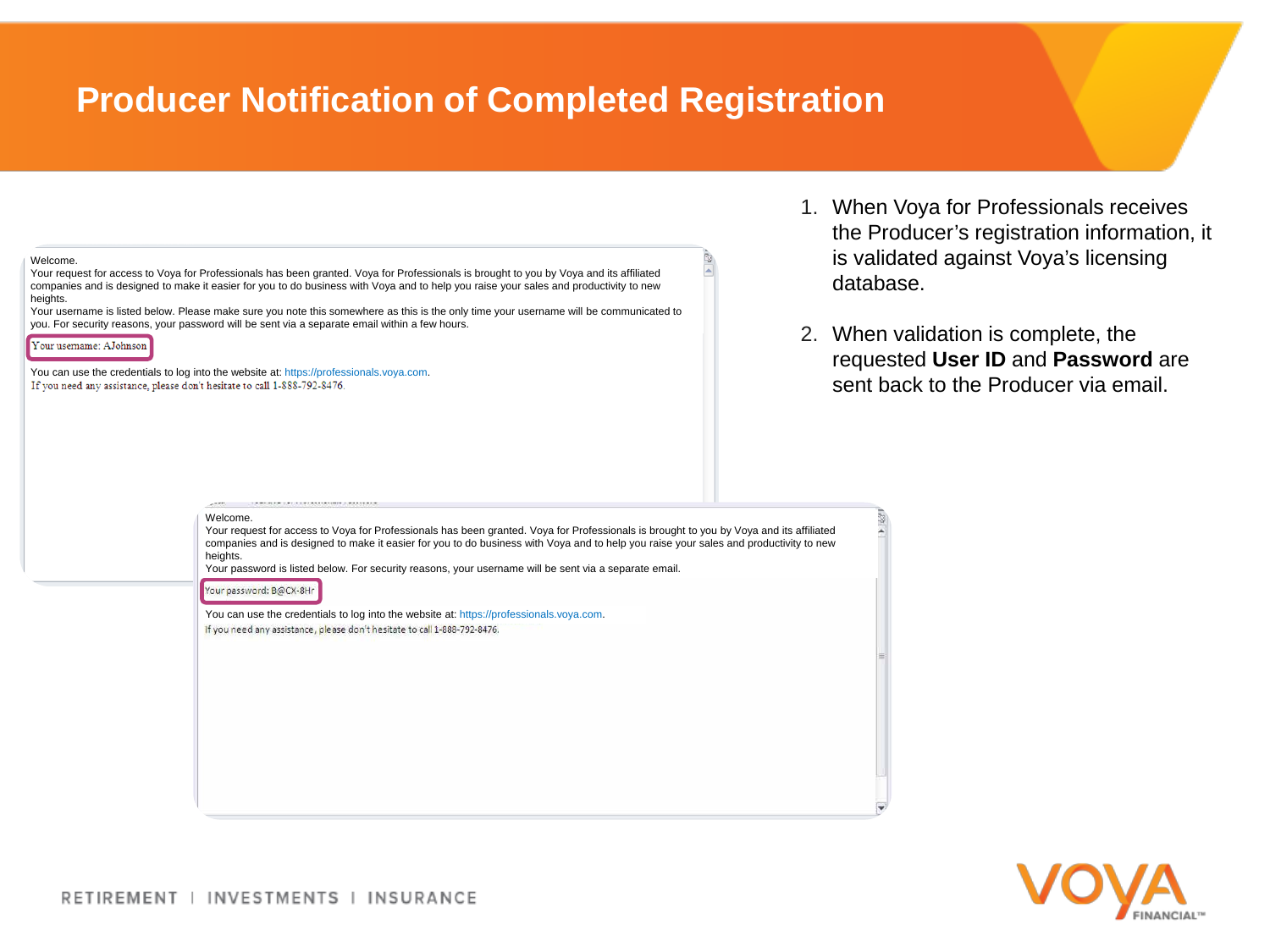### **Key Office Personnel Access Request**

| « back to logit!<br>Reguest Access<br>Welcome to the Voya for Professionals website, a virtual office for agents, brokers and financial professionals. If you are already appointed with at least one Voya<br>affiliated company or Broker-Dealer, you can request access to the Voya for Professionals Web site using this form.<br>Please Note: Requested information will be used for the sole purpose of granting you access to the Voya for Professionals Web site. Please read the Privacy Notice for<br>more information. To protect your personal information, this form will be submitted in secure mode which will encrypt the information for transmission.<br>For questions on completing your registration request, please see the New Users Registration Guide.<br>'Required field<br>Role<br>Association with Voya'<br>Email of Agent or Access Owner"<br>Confirm Email*<br>Key Office Personnel [. | 1. Because Key<br>are not contra<br>cannot be val<br>licensing data<br>provide the La<br><b>Security Nun</b> |
|--------------------------------------------------------------------------------------------------------------------------------------------------------------------------------------------------------------------------------------------------------------------------------------------------------------------------------------------------------------------------------------------------------------------------------------------------------------------------------------------------------------------------------------------------------------------------------------------------------------------------------------------------------------------------------------------------------------------------------------------------------------------------------------------------------------------------------------------------------------------------------------------------------------------|--------------------------------------------------------------------------------------------------------------|
|                                                                                                                                                                                                                                                                                                                                                                                                                                                                                                                                                                                                                                                                                                                                                                                                                                                                                                                    |                                                                                                              |
|                                                                                                                                                                                                                                                                                                                                                                                                                                                                                                                                                                                                                                                                                                                                                                                                                                                                                                                    |                                                                                                              |
|                                                                                                                                                                                                                                                                                                                                                                                                                                                                                                                                                                                                                                                                                                                                                                                                                                                                                                                    |                                                                                                              |
|                                                                                                                                                                                                                                                                                                                                                                                                                                                                                                                                                                                                                                                                                                                                                                                                                                                                                                                    |                                                                                                              |
|                                                                                                                                                                                                                                                                                                                                                                                                                                                                                                                                                                                                                                                                                                                                                                                                                                                                                                                    |                                                                                                              |
|                                                                                                                                                                                                                                                                                                                                                                                                                                                                                                                                                                                                                                                                                                                                                                                                                                                                                                                    | <b>Email Addres</b>                                                                                          |
|                                                                                                                                                                                                                                                                                                                                                                                                                                                                                                                                                                                                                                                                                                                                                                                                                                                                                                                    | Address (or 0                                                                                                |
|                                                                                                                                                                                                                                                                                                                                                                                                                                                                                                                                                                                                                                                                                                                                                                                                                                                                                                                    |                                                                                                              |
|                                                                                                                                                                                                                                                                                                                                                                                                                                                                                                                                                                                                                                                                                                                                                                                                                                                                                                                    | <b>Owner's Ema</b>                                                                                           |
|                                                                                                                                                                                                                                                                                                                                                                                                                                                                                                                                                                                                                                                                                                                                                                                                                                                                                                                    | Organization                                                                                                 |
| Personal Information                                                                                                                                                                                                                                                                                                                                                                                                                                                                                                                                                                                                                                                                                                                                                                                                                                                                                               |                                                                                                              |
| Last 4 Digits of Your SSN'                                                                                                                                                                                                                                                                                                                                                                                                                                                                                                                                                                                                                                                                                                                                                                                                                                                                                         | 2. KOPs can als                                                                                              |
| Frst Name <sup>*</sup><br>M<br>Last Name"                                                                                                                                                                                                                                                                                                                                                                                                                                                                                                                                                                                                                                                                                                                                                                                                                                                                          | <b>ID and Passy</b>                                                                                          |
|                                                                                                                                                                                                                                                                                                                                                                                                                                                                                                                                                                                                                                                                                                                                                                                                                                                                                                                    |                                                                                                              |
| Email Address'<br>Address <sup>®</sup><br>Address Line 2                                                                                                                                                                                                                                                                                                                                                                                                                                                                                                                                                                                                                                                                                                                                                                                                                                                           |                                                                                                              |
|                                                                                                                                                                                                                                                                                                                                                                                                                                                                                                                                                                                                                                                                                                                                                                                                                                                                                                                    |                                                                                                              |
| Zip/Postal Code'<br>City:<br>State                                                                                                                                                                                                                                                                                                                                                                                                                                                                                                                                                                                                                                                                                                                                                                                                                                                                                 |                                                                                                              |
| Ξ<br>$-$ select $-$                                                                                                                                                                                                                                                                                                                                                                                                                                                                                                                                                                                                                                                                                                                                                                                                                                                                                                |                                                                                                              |
| TOOCK OF JODGER-TOOCK                                                                                                                                                                                                                                                                                                                                                                                                                                                                                                                                                                                                                                                                                                                                                                                                                                                                                              |                                                                                                              |
| Login Profile                                                                                                                                                                                                                                                                                                                                                                                                                                                                                                                                                                                                                                                                                                                                                                                                                                                                                                      |                                                                                                              |
| Please enter the User ID and Password you would like to use when accessing Voya for Professionals.                                                                                                                                                                                                                                                                                                                                                                                                                                                                                                                                                                                                                                                                                                                                                                                                                 |                                                                                                              |
| Note. ID must consest of a minimum of six (6) characters.<br>User ID"                                                                                                                                                                                                                                                                                                                                                                                                                                                                                                                                                                                                                                                                                                                                                                                                                                              |                                                                                                              |
| Note: your Password must meet the following requirements.                                                                                                                                                                                                                                                                                                                                                                                                                                                                                                                                                                                                                                                                                                                                                                                                                                                          |                                                                                                              |
| Password"<br>Confirm Password                                                                                                                                                                                                                                                                                                                                                                                                                                                                                                                                                                                                                                                                                                                                                                                                                                                                                      |                                                                                                              |
| - Password must consist of a minimum of eign: characters                                                                                                                                                                                                                                                                                                                                                                                                                                                                                                                                                                                                                                                                                                                                                                                                                                                           |                                                                                                              |
| - Password must NOT repeat a character more than 3 times.                                                                                                                                                                                                                                                                                                                                                                                                                                                                                                                                                                                                                                                                                                                                                                                                                                                          |                                                                                                              |
| - Pastword must have at least one capital letter, one lower case letter and one numeric character or special<br>character (1#\$%&"()-  ***)                                                                                                                                                                                                                                                                                                                                                                                                                                                                                                                                                                                                                                                                                                                                                                        |                                                                                                              |
| - Pacsword must NOT consist of personal information (e.g. your own name, your date of bitth, your telephone,<br>numbers, your company's name, your system ID or your account ID)                                                                                                                                                                                                                                                                                                                                                                                                                                                                                                                                                                                                                                                                                                                                   |                                                                                                              |

**CITER** 

- Office Personnel (KOP) acted producers, they idated against the Voya base. KOPs are required to **ast 4 Digits of their Social Security Number**, **First** and **Last Name**, **Email Address**, **Producer's Email Address Address** il Address) as well as their **S** Address.
- $2.50$  request their own User *<u>Nord</u>*.

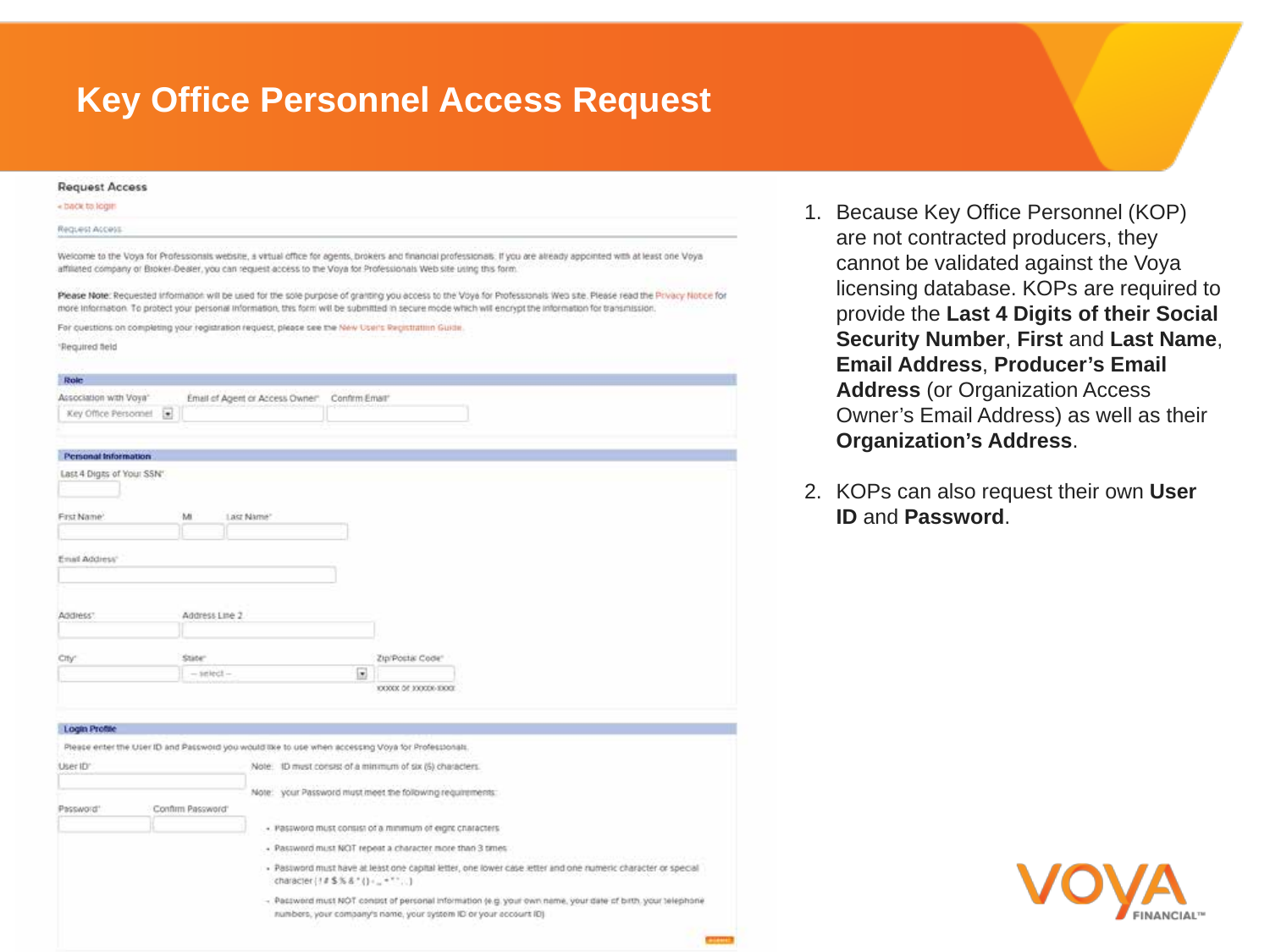### **Key Office Personnel Notification of Access Request**

| Request Access                                                                                                                                                                                                                                                                                                                                                                             | After subn               |
|--------------------------------------------------------------------------------------------------------------------------------------------------------------------------------------------------------------------------------------------------------------------------------------------------------------------------------------------------------------------------------------------|--------------------------|
| Welcome. Your requested access to Voya for Professionals has been received. To complete the processing of your request, the agent for which<br>you have supplied an email address will be contacted in order to initiate the last step of the process and activate your access. Once completed,<br>you will receive an email notification indicating that your request has been completed. | be notified<br>submitted |
| Note: Professional Portal users must accept responsibility not to share login information and to protect the privacy and confidentiality of hite information contained on<br>THIS WODSTO.                                                                                                                                                                                                  | Organizati               |
| Thank you for requesting access our site.                                                                                                                                                                                                                                                                                                                                                  |                          |

nitting their registration, KOPs will I that their request has been to their associated Producer (or ion Access Owner) for activation.

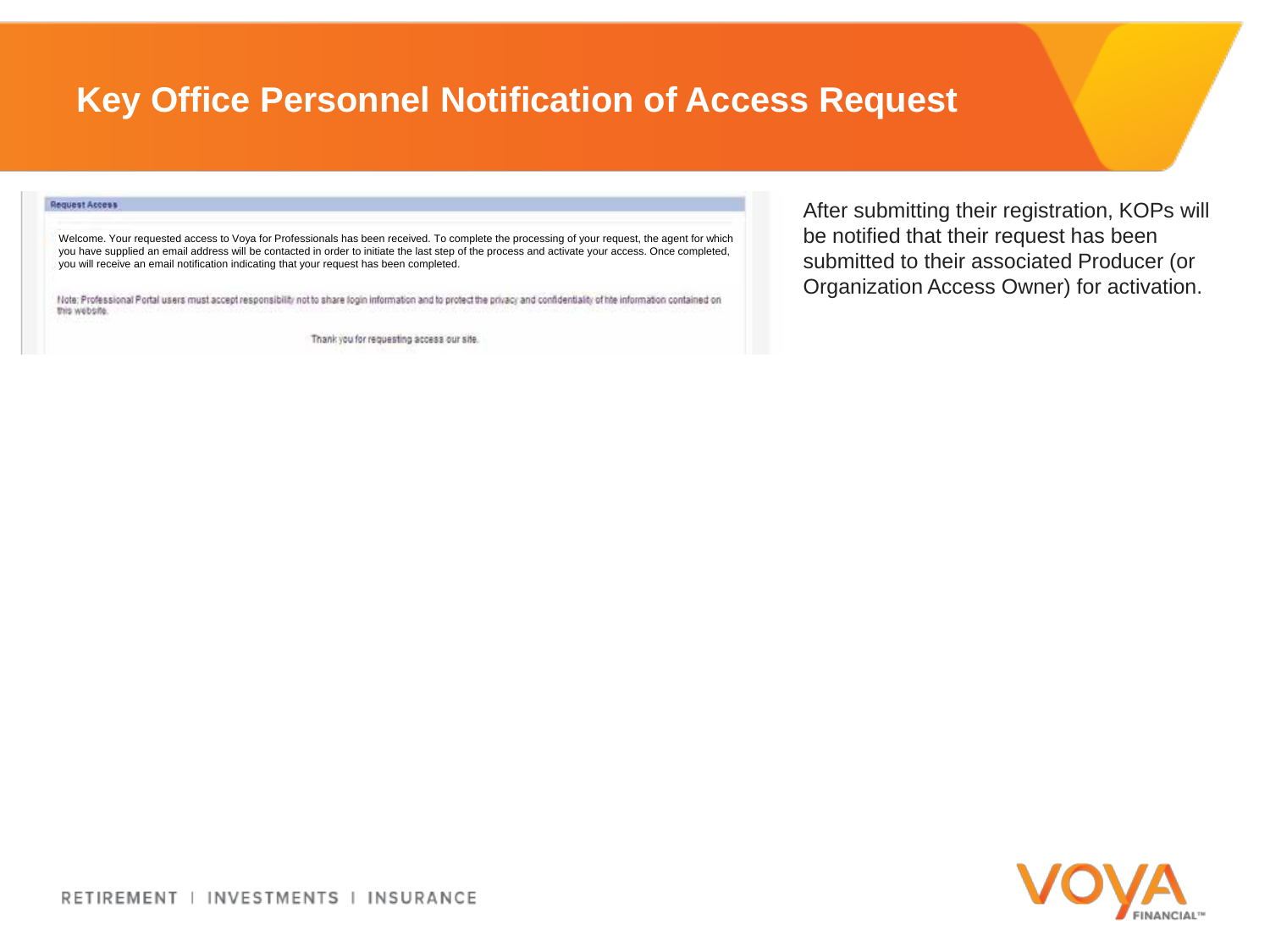### **Activating Access: Producer Email**

| KOP Access Owner has requested Office Personnel access to Voya for Professionals under the User ID of KOPOWNER. Please<br>click on the link below to activate this access and select the functions you feel are appropriate for their role.               |
|-----------------------------------------------------------------------------------------------------------------------------------------------------------------------------------------------------------------------------------------------------------|
| You will be prompted to enter your User ID and Password to access the Voya for Professionals website prior to being directed to the<br>Delegation Management screen. Once you reach the delegation page, please enter the User ID above to add this user. |
| https://professionals.voya.com/portal/secure/linkenabler?pageName=delegation.management.page.direct&portletName=voya.prof.po<br>rtletinstance.profile.delegatemanagement.direct&action=/accessOwner&revised                                               |
| To see a quick How To video, please click on the following link:                                                                                                                                                                                          |
| http://professionals.voya.com/us/mfavideo                                                                                                                                                                                                                 |
| If you have further questions, please contact the Financial Application Support Team at (888) 792-8476.                                                                                                                                                   |
| Professional Portal users must accept responsibility not to share login information and to protect the privacy and confidentiality of the<br>information on this website.                                                                                 |
| Thank you,                                                                                                                                                                                                                                                |
| Voya Financial™                                                                                                                                                                                                                                           |
|                                                                                                                                                                                                                                                           |
|                                                                                                                                                                                                                                                           |

1. An email will advise the Producer that the KOP has requested access to the Voya for Professionals website on their behalf.

W.

 $\mathbf{v}$ 

2. The Producer needs to click the **link provided** in this email in order to activate access for the requesting KOP.

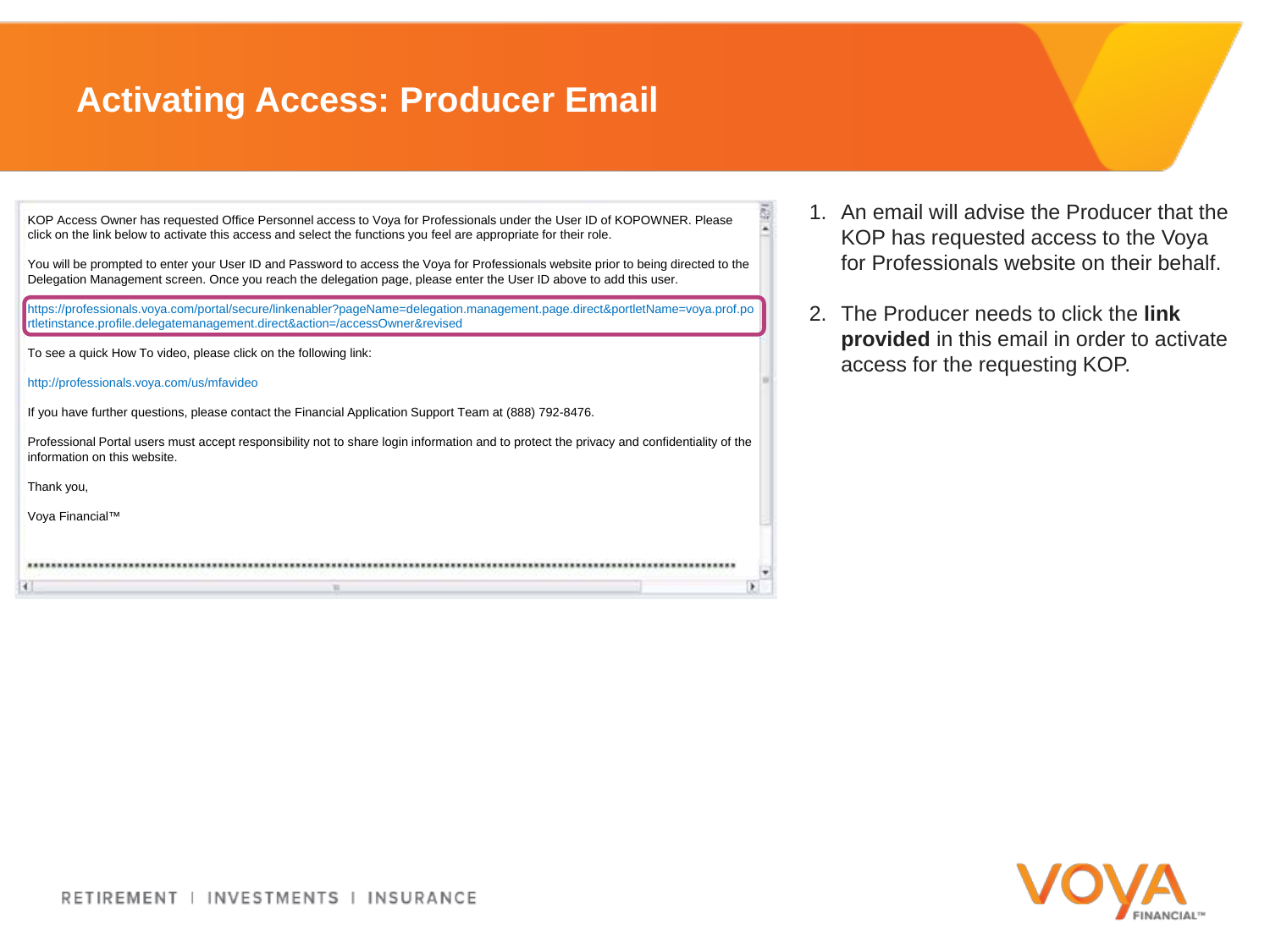### **Producer Delegates Access**

Registration and Delegation Management

#### - back to my profile

Note, Voya" requires that, at a minimum, you must perform a quarterly review of all your established delegate relationships to confirm that your delegates may only access customer information for which they have a business need.

You must immediately report any suspected misuse, privacy or security issues to your Voya representative. You are required to update your delegates' status immediately when there are any changes or issues.

Select the "Add Delegate" link to add delegates. Enter the delegate's User ID when the field appears and check the boxes for the functions you want them to access on your behalf. To update permissions of existing delegates, click the corresponding check box next to the name of the delegate.

Once you have made your selections, click the "Update Delegate Information" button to complete the process.

Note: If no check box is indicated next to the delegate's name, that delegate will be granted basic default delegation rights to wew only content on your behalf.

For questions on delegation, please see the Delegation Management Training Guide.

#### Delegates for, Test - SDMD

| User ID      | Name        | Compensation / Incentives | <b>Book of Business</b> | Licensing / Contracting     | Action |
|--------------|-------------|---------------------------|-------------------------|-----------------------------|--------|
| tife core    | Life Core   |                           |                         |                             | Removi |
| the 5        | LifeE LifeE |                           |                         |                             | Remay  |
| Ide6         | LifeF LifeF |                           |                         |                             | Remov  |
| Add Delegate |             |                           |                         | UPDATE DELEGATE INFORMATION |        |

Add Delegate

- 1. From the email link, the Producer will be directed to the Voya for Professionals login screen.
- 2. After logging in, the Producer will automatically go to the **Delegate Management** screen.
- 3. Here, the Producer needs to click the **Add Delegate** link.

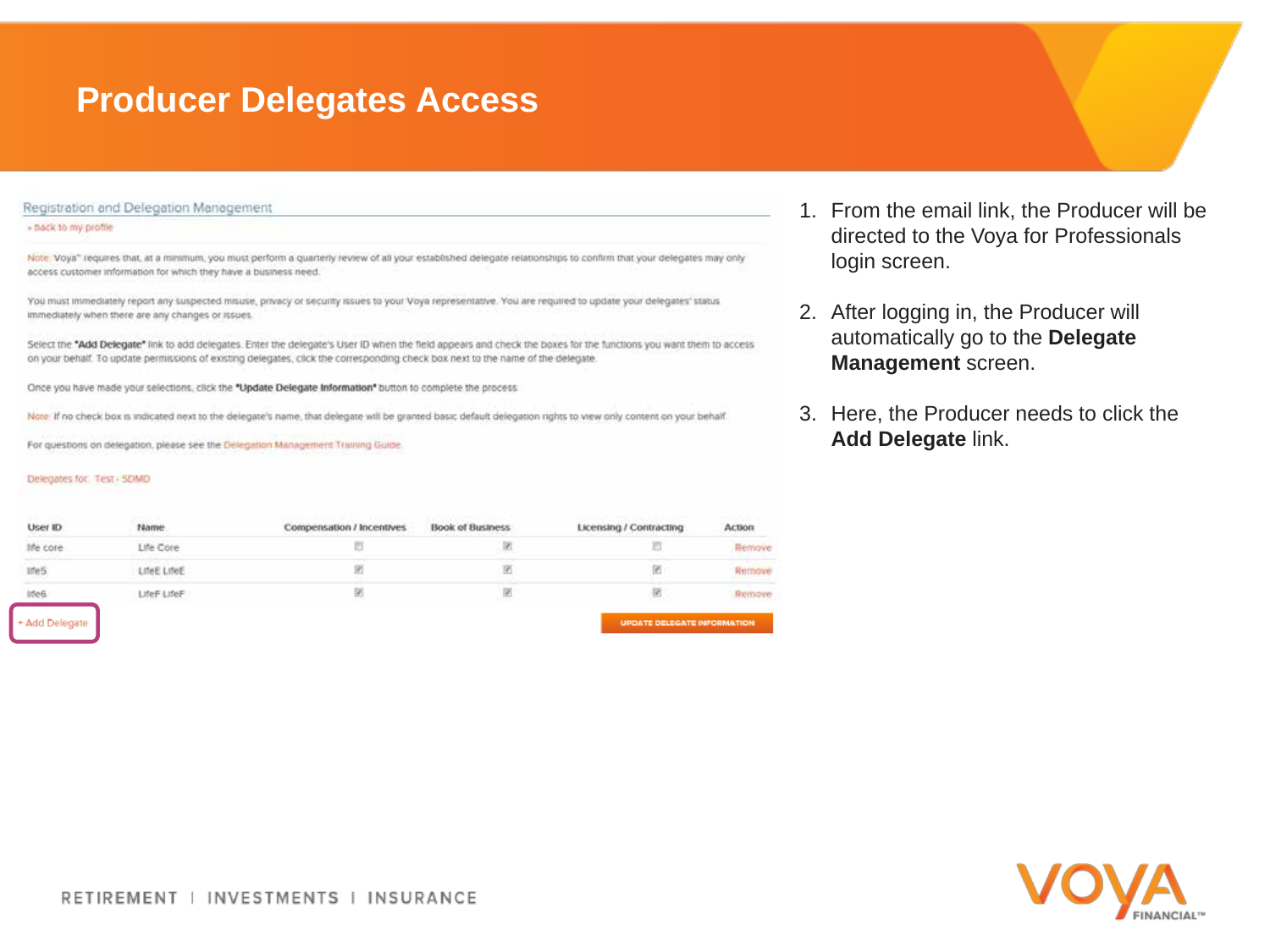### **Producer Delegates Access**

Registration and Delegation Management

#### - back to my profile

Note: Voya" requires that, at a minimum, you must perform a quarterly review of all your established delegate relationships to confirm that your delegates may only access customer information for which they have a business need.

You must immediately report any suspected misuse, privacy or security issues to your Voya representative. You are required to update your delegates' status immediately when there are any changes or issues.

Select the "Add Delegate" link to add delegates. Enter the delegate's User ID when the field appears and check the boxes for the functions you want them to access on your behalf. To update permissions of existing delegates, click the corresponding check box next to the name of the delegate.

Once you have made your selections, click the "Update Delegate Information" button to complete the process.

Note: If no check box is indicated next to the delegate's name, that delegate will be granted basic default delegation rights to wew only content on your behalf.

For questions on delegation, please see the Delegation Management Training Guide.

#### Delegates for, Test - SDMD

| User ID        | Name        | Compensation / Incentives | <b>Book of Business</b> | Licensing / Contracting     | Action  |
|----------------|-------------|---------------------------|-------------------------|-----------------------------|---------|
| tre core       | Life Core   |                           |                         |                             | Remove  |
| trie5          | LifeE LifeE |                           |                         |                             | Remove  |
| Ide6           | LifeF LifeF | ø                         |                         |                             | Remove  |
| Enter User ID  |             |                           |                         |                             | Barmour |
| - Add Delegate |             |                           |                         | UPDATE DELEGATE INPORMATION |         |

- 1. The Producer needs to enter the **KOP's User ID** and then check the boxes under the business functions to which this KOP should have access.
- 2. When finished, the Producer needs to click the **Update Delegate Information** button.

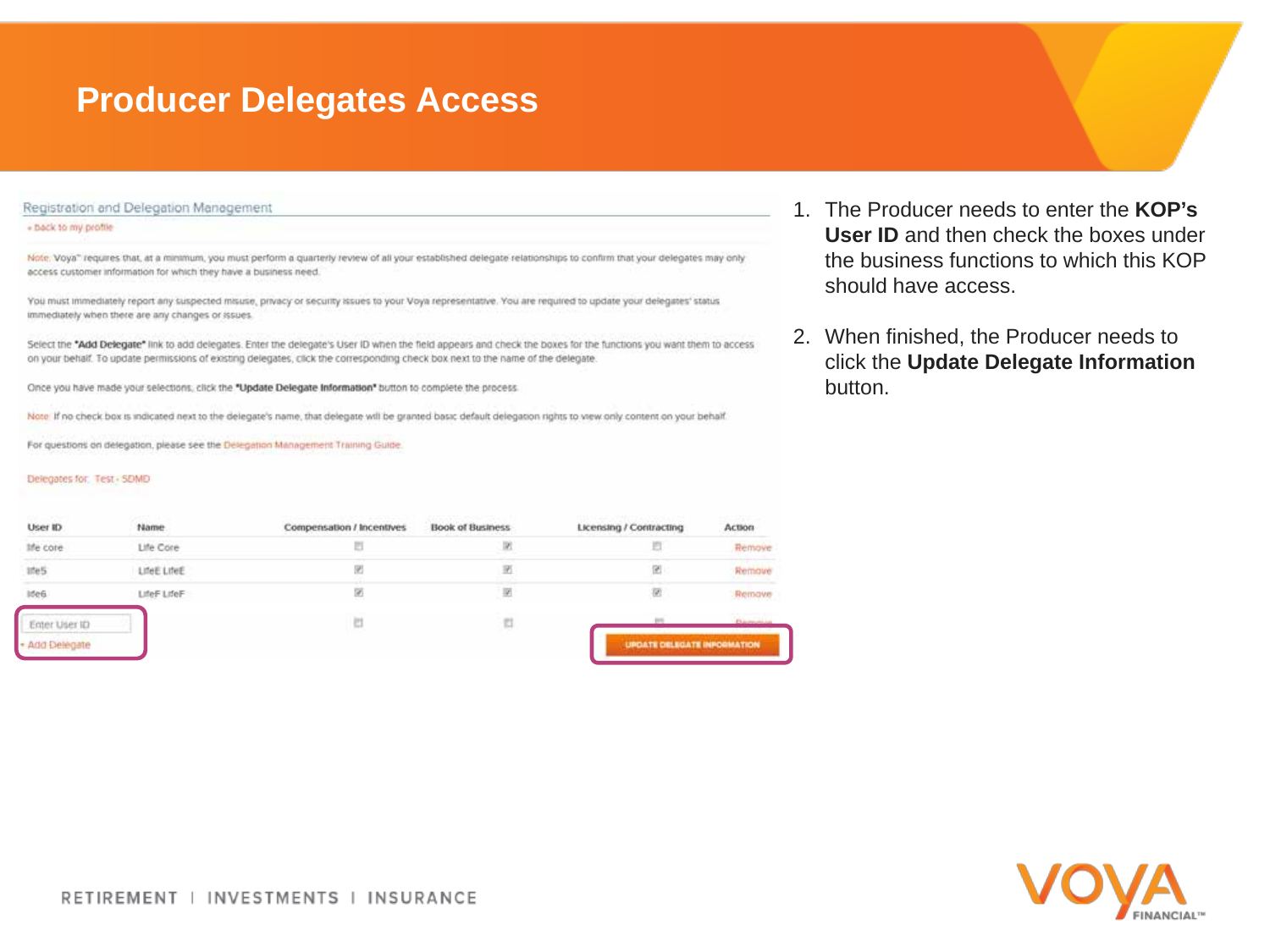### **Key Office Personnel Notification of Completed Registration**

| VVercome to into for Professional                                                                                                                                                                                                                                                                                                                                                                                                                                                                                                                    |                                                                                                                                                                                                                                                                                                                                                                                   | Password are then sent via email to the                                                                                                                                                                                                                                          |  |
|------------------------------------------------------------------------------------------------------------------------------------------------------------------------------------------------------------------------------------------------------------------------------------------------------------------------------------------------------------------------------------------------------------------------------------------------------------------------------------------------------------------------------------------------------|-----------------------------------------------------------------------------------------------------------------------------------------------------------------------------------------------------------------------------------------------------------------------------------------------------------------------------------------------------------------------------------|----------------------------------------------------------------------------------------------------------------------------------------------------------------------------------------------------------------------------------------------------------------------------------|--|
| Welcome.<br>Your request for access to Voya for Professionals has been granted. Voya for Professionals is brought to you by Voya and its affiliated<br>companies and is designed to make it easier for you to do business with Voya and to help you raise your sales and productivity to new<br>heights.<br>Your username is listed below. Please make sure you note this somewhere as this is the only time your username will be communicated to<br>you. For security reasons, your password will be sent via a separate email within a few hours. |                                                                                                                                                                                                                                                                                                                                                                                   | requesting KOP.                                                                                                                                                                                                                                                                  |  |
| Your usemame: AJohnson                                                                                                                                                                                                                                                                                                                                                                                                                                                                                                                               |                                                                                                                                                                                                                                                                                                                                                                                   |                                                                                                                                                                                                                                                                                  |  |
| You can use the credentials to log into the website at: https://professionals.voya.com.<br>If you need any assistance, please don't hesitate to call 1-888-792-8476.                                                                                                                                                                                                                                                                                                                                                                                 |                                                                                                                                                                                                                                                                                                                                                                                   |                                                                                                                                                                                                                                                                                  |  |
|                                                                                                                                                                                                                                                                                                                                                                                                                                                                                                                                                      | MARTINERAL ENTERTAINMENT MATERIAL ENGINEERING<br>Welcome.<br>heights.<br>Your password is listed below. For security reasons, your username will be sent via a separate email.<br>Your password: B@CX-8Hr<br>You can use the credentials to log into the website at: https://professionals.voya.com.<br>If you need any assistance, please don't hesitate to call 1-888-792-8476. | Your request for access to Voya for Professionals has been granted. Voya for Professionals is brought to you by Voya and its affiliated<br>companies and is designed to make it easier for you to do business with Voya and to help you raise your sales and productivity to new |  |

The KOP's requested **User ID** and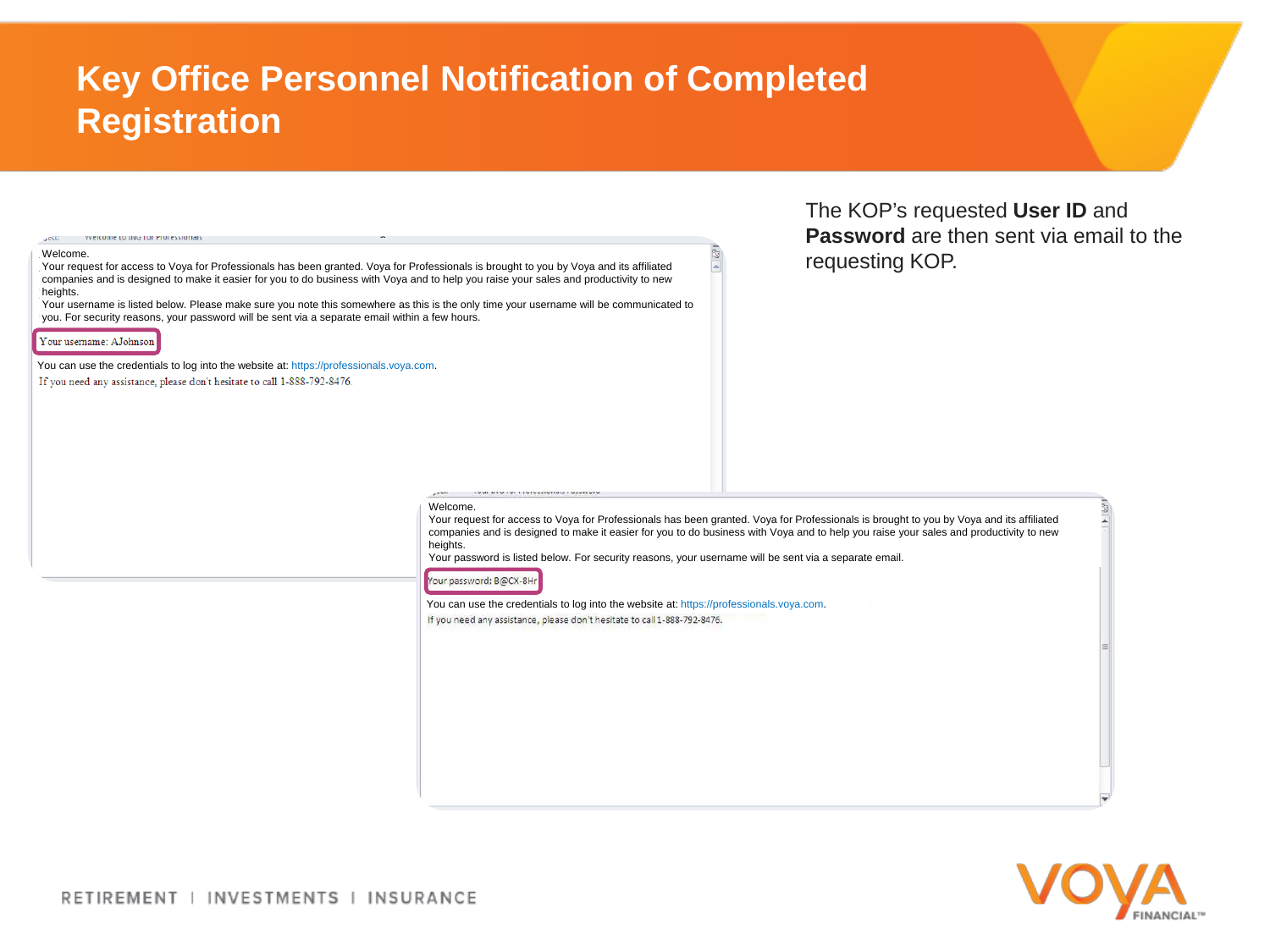### **Producer Manages Access For Their Delegates**

| Annumy & Asset Life Insurance   Retirement & Rollover |                                                                                                                                                                                              | Producers may wish to grant access of their |                                                |                                                                                      |
|-------------------------------------------------------|----------------------------------------------------------------------------------------------------------------------------------------------------------------------------------------------|---------------------------------------------|------------------------------------------------|--------------------------------------------------------------------------------------|
|                                                       |                                                                                                                                                                                              |                                             | $\mathbb{Z}$ $\Omega$                          | business data (i.e., delegate) to other<br>members within their firm:                |
| Profile Information                                   |                                                                                                                                                                                              |                                             | Security Information                           |                                                                                      |
| - beck to nome                                        |                                                                                                                                                                                              |                                             | Change Password<br>- Change Security Questions | 1. Click Your Name in the top right menu of<br>Voya for Professionals to access your |
| Required Fields."                                     |                                                                                                                                                                                              |                                             | - Unregister Device                            | Profile Information.                                                                 |
| First Name                                            | Test-                                                                                                                                                                                        |                                             |                                                |                                                                                      |
| Last Name                                             | SDMD                                                                                                                                                                                         |                                             |                                                | 2. Click Manage My Delegates.                                                        |
| Email Address."                                       | voya agent@voya.com                                                                                                                                                                          |                                             | Organization Access Owner                      |                                                                                      |
|                                                       | 30000-000 (3000)                                                                                                                                                                             |                                             | - Become an Organization's Access              |                                                                                      |
| Daytime Phone Number                                  | 860-580-4900                                                                                                                                                                                 |                                             | Owner                                          |                                                                                      |
| Address 1                                             | One Orange Way                                                                                                                                                                               |                                             |                                                |                                                                                      |
|                                                       | NOTE Updating your address only affects your default shipping<br>address for marketing materials fulfillment. Please fill out the<br>appropriate paperwork to change your address of record. |                                             | Registration and Delegation<br>Management      |                                                                                      |
| Address 2                                             |                                                                                                                                                                                              |                                             | Manage My Delegates                            |                                                                                      |
| Address 3                                             |                                                                                                                                                                                              |                                             |                                                |                                                                                      |
| City                                                  | Windsat                                                                                                                                                                                      |                                             |                                                |                                                                                      |
| State                                                 | CONNECTICUT                                                                                                                                                                                  | $\overline{\phantom{a}}$                    |                                                |                                                                                      |
|                                                       | DODOL OF KIDDEN-RODOL                                                                                                                                                                        |                                             |                                                |                                                                                      |
| Zip/Postal Code                                       | 06053                                                                                                                                                                                        |                                             |                                                |                                                                                      |
| Registered Rep                                        |                                                                                                                                                                                              |                                             |                                                |                                                                                      |
| Default User for Site                                 | Self                                                                                                                                                                                         | $\overline{\mathbf{z}}$                     |                                                |                                                                                      |
|                                                       | NOTE: Select a default user that will automatically load each time<br>you return to the site.                                                                                                |                                             |                                                |                                                                                      |
| Preferred Home Page                                   | Life Home                                                                                                                                                                                    | $\overline{\phantom{a}}$                    |                                                |                                                                                      |
|                                                       | <b>BENET &amp; SAVE CHANGES</b>                                                                                                                                                              |                                             |                                                |                                                                                      |

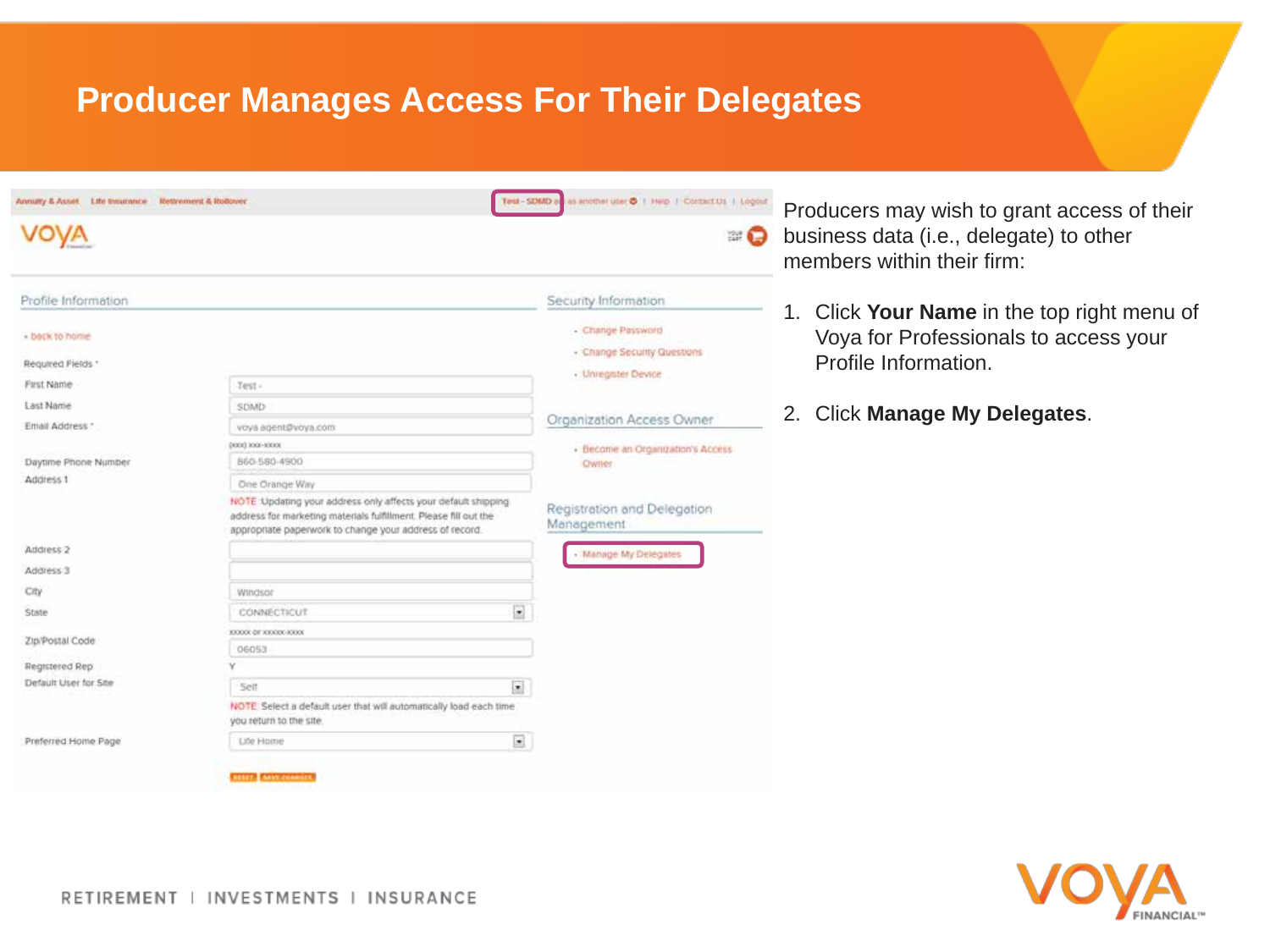### **Producer Manages Access For Their Delegates**

Registration and Delegation Management

#### - back to my profile

Note, Voya" requires that, at a minimum, you must perform a quarterly review of all your established delegate relationships to confirm that your delegates may only access customer information for which they have a business need.

You must immediately report any suspected misuse, privacy or security issues to your Voya representative. You are required to update your delegates' status immediately when there are any changes or issues.

Select the "Add Delegate" link to add delegates. Enter the delegate's User ID when the field appears and check the boxes for the functions you want them to access on your behalf. To update permissions of existing delegates, click the corresponding check box next to the name of the delegate.

Once you have made your selections, click the "Update Delegate Information" button to complete the process

Note If no check box is indicated next to the delegate's name, that delegate will be granted basic default delegation rights to view only content on your behalf.

For questions on delegation, please see the Delegation Management Training Guide.

#### Delegates for: Test - SDMD

| User ID   | Name        | Compensation / Incentives | <b>Book of Business</b> | Licensing / Contracting | Action |
|-----------|-------------|---------------------------|-------------------------|-------------------------|--------|
| tife core | Life Core   |                           |                         |                         | Remove |
| the 5     | LifeE LifeE |                           |                         |                         |        |
| Ide6      | LifeF LifeF |                           |                         |                         | Remove |
|           |             |                           |                         |                         |        |

dd Delegate

- 1. To change an existing user's business application access, simply check or uncheck the appropriate boxes for **Compensation / Incentives**, **Book of Business**, or **Licensing / Contracting**.
- 2. Click **Remove** to completely remove delegation for a specific user.
- 3. Click **Add Delegate** to add more delegates.

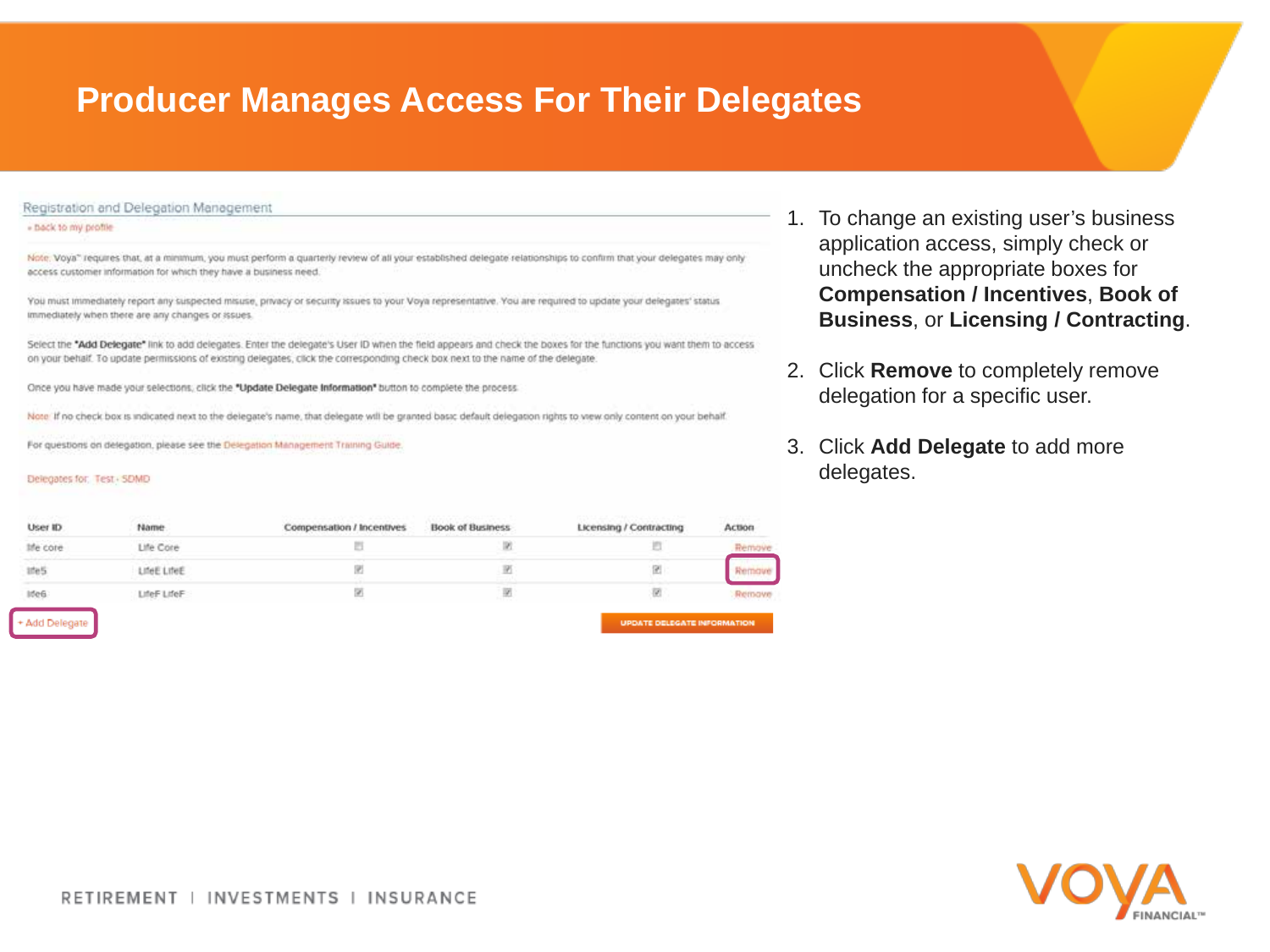### **Ability To 'Act As Another User'**

| Annuny & Asset: Life Insurance                                                |             | Retenent & Rollover |                                             |                     |                              | Test - SDM                            | act as another user @                                                                                                                    | Hetp: 1 Contact Us 1 Logo |
|-------------------------------------------------------------------------------|-------------|---------------------|---------------------------------------------|---------------------|------------------------------|---------------------------------------|------------------------------------------------------------------------------------------------------------------------------------------|---------------------------|
| VOYA<br>HOME   MY BUSINESS   PRODUCTS   FORMS & MATERIALS   TOOLS & REFERENCE |             |                     |                                             |                     |                              |                                       | SEARCH                                                                                                                                   | $\alpha$<br><b>HAND</b>   |
| <b>My Dashboard</b>                                                           |             |                     |                                             |                     |                              |                                       |                                                                                                                                          |                           |
| New Business                                                                  |             |                     |                                             |                     |                              |                                       | Entered<br>Voya <sup>-</sup> Global Life Concierge<br>adverts Mankamark from principal base and any detection for your party and channel |                           |
| Current Case Count                                                            |             | Pending<br>65       | Approved<br>38                              | <b>Issued</b><br>21 | Active<br>ō                  | Total<br>124                          |                                                                                                                                          |                           |
| Annual Premium                                                                |             | \$248,239.44        | \$121,245.98                                | \$28,310.28         | Ö                            | \$397,795.70                          |                                                                                                                                          |                           |
| Target Premium                                                                |             | \$59.88             | \$6,184.44                                  | \$.00               | Ö                            | \$6,244.32<br>View Pending Business > | Highlights                                                                                                                               |                           |
| <b>Inforce Business</b>                                                       |             |                     |                                             |                     |                              |                                       | Voya Resource Avenue E<br>e-tools to DRIVE your business.                                                                                |                           |
|                                                                               |             | <b>IUL &amp; UL</b> | <b>VUL</b>                                  | <b>TERM</b>         | WHL.                         | <b>TOTAL</b>                          |                                                                                                                                          |                           |
| Policy Count                                                                  |             | o<br>œ              | o                                           | Ð                   |                              | o<br>View Inforce Business >          | Managing Director Rankings<br>YTD and MTD ranking reports for Strategic<br>Distribution Managing Directors                               |                           |
| Inforce Policy Access                                                         |             |                     |                                             |                     |                              | Policy Events (last 60 days)          | Life Product Avenue 16                                                                                                                   |                           |
| Search For:<br>First Name:<br>Last Name:                                      | Client Name |                     |                                             | $\bullet$           | No policy events to display. |                                       | Our complete life insurance portfolio<br>Voya Financial Newsroom [3]<br>Press releases and media highlights                              |                           |
|                                                                               |             | <b>SEARCH</b>       | <b>RAUSTRATE</b><br>Inforce Policy Access > |                     |                              |                                       | View all Highlights >                                                                                                                    |                           |

- $\frac{1}{2}$  1. Once access has been established, a delegate user can log onto Voya for Professionals and select **act as another user**. This enables the delegate to view the business information for the Producer who provided access.
	- 2. When a delegate user is finished "acting as" a particular Producer, they can click a**ct as another user** again, and then select **Self**. Or, when they log off of Voya for Professionals and then log back in, they will again see their own data.

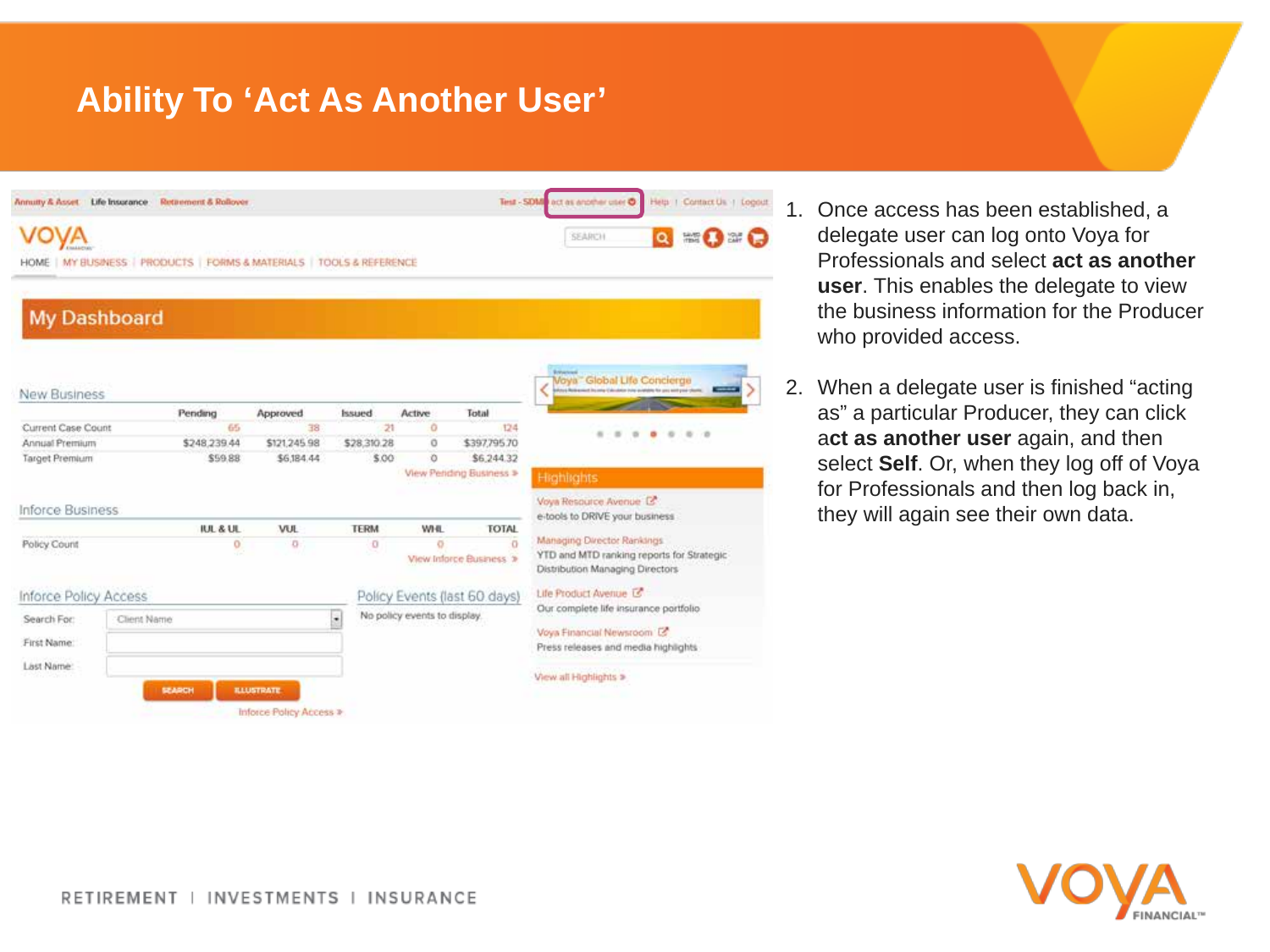### **Ability To 'Always Login As…'**



1. If a delegate user is constantly "acting as" a particular Producer, they may wish to select **Always login as…** from the **act as another user** dropdown, which will take you to the **Profile Information**  screen.

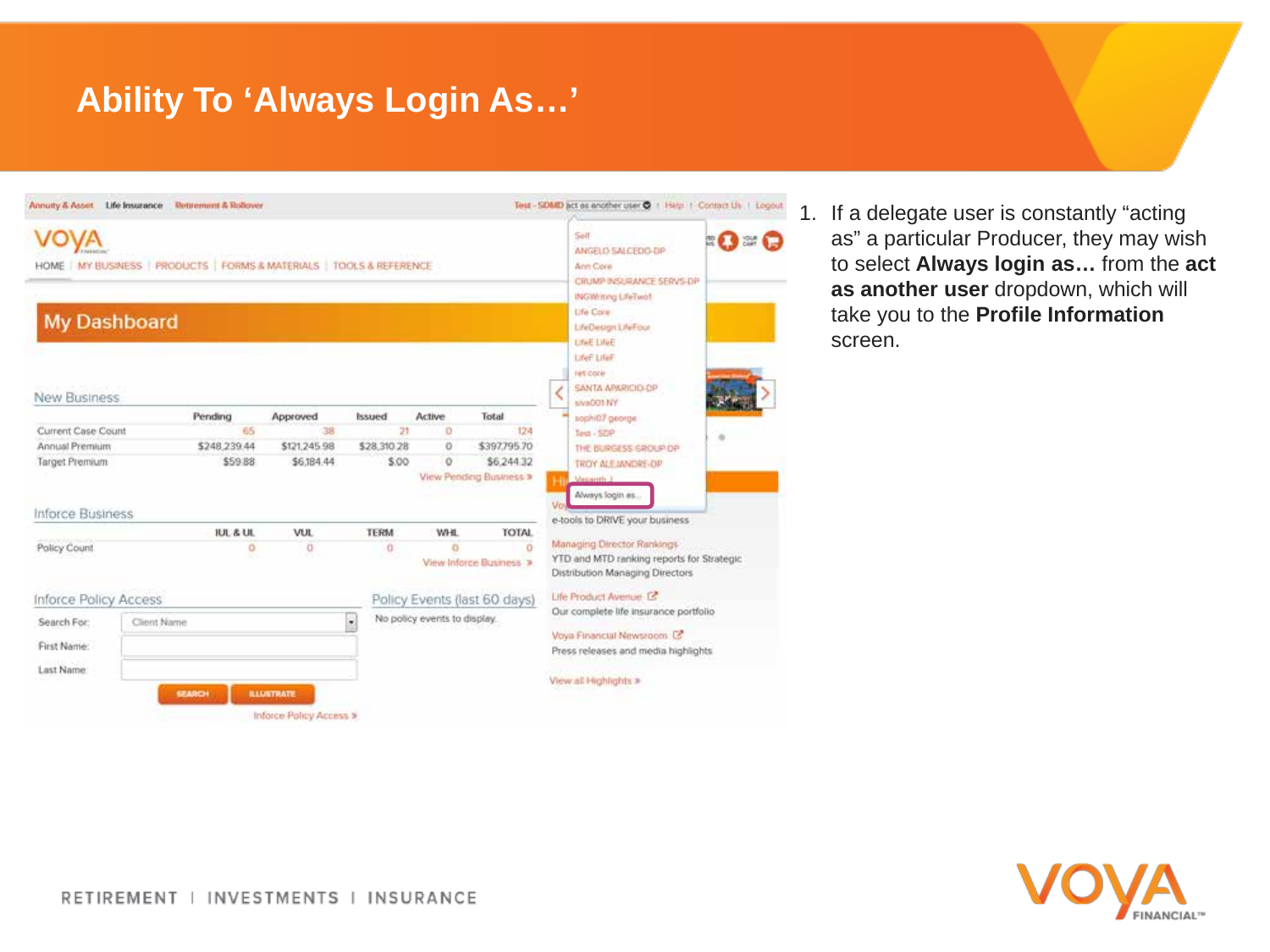### **Ability To 'Always Login As…'**

| Profile Information               |                                                                                                       | Security Information                               | 2. On the <b>Profile Information</b> screen,                                            |
|-----------------------------------|-------------------------------------------------------------------------------------------------------|----------------------------------------------------|-----------------------------------------------------------------------------------------|
| « back to home                    |                                                                                                       | · Change Password                                  | select the Default User for Site                                                        |
| Required Fields *                 |                                                                                                       | · Change Security Questions<br>· Unregister Device | dropdown, and then click the Save                                                       |
| First Name                        | Test.                                                                                                 |                                                    | <b>Changes button.</b>                                                                  |
| Last Name                         | SDMD                                                                                                  |                                                    |                                                                                         |
| Email Address *                   | voya.agent@voya.com                                                                                   | Organization Access Owner                          | Going forward, each time the delegate user                                              |
| Daytime Phone Number<br>Address 1 | <b>KADI-KADER</b><br>ANGELO SALCEDO-DP                                                                | · Become an Organization's Access<br>Owner         | logs onto Voya for Professionals, they will be<br>"acting as" that particular Producer! |
|                                   | Ann Core<br>CRUMP INSURANCE SERVS-DP<br>INGWriting LifeTwo!<br>Life Core<br>LifeDesign LifeFour       | Registration and Delegation<br>Management          |                                                                                         |
| Address 2                         | LifeE LifeE                                                                                           | . Manage My Delegates                              |                                                                                         |
| Address 3                         | LifeF LifeF<br>Iret core                                                                              |                                                    |                                                                                         |
| City                              | SANTA APARICIO-DP                                                                                     |                                                    |                                                                                         |
| State                             | siva001NY<br>sophi07-george                                                                           |                                                    |                                                                                         |
| Zip/Postal Code                   | Test - SDP<br>THE BURGESS GROUP OP<br>TROY ALEJANDRE-DP                                               |                                                    |                                                                                         |
| Registered Rep.                   | Vasanth J                                                                                             |                                                    |                                                                                         |
| Default User for Site             | Self<br>NOTE: consumer communication municipality and communication consum<br>you return to the site. |                                                    |                                                                                         |
| Preferred Home Page               | Life Home                                                                                             | ٠                                                  |                                                                                         |
|                                   | <b>MEDIT &amp; HAVE CHANGES</b>                                                                       |                                                    |                                                                                         |